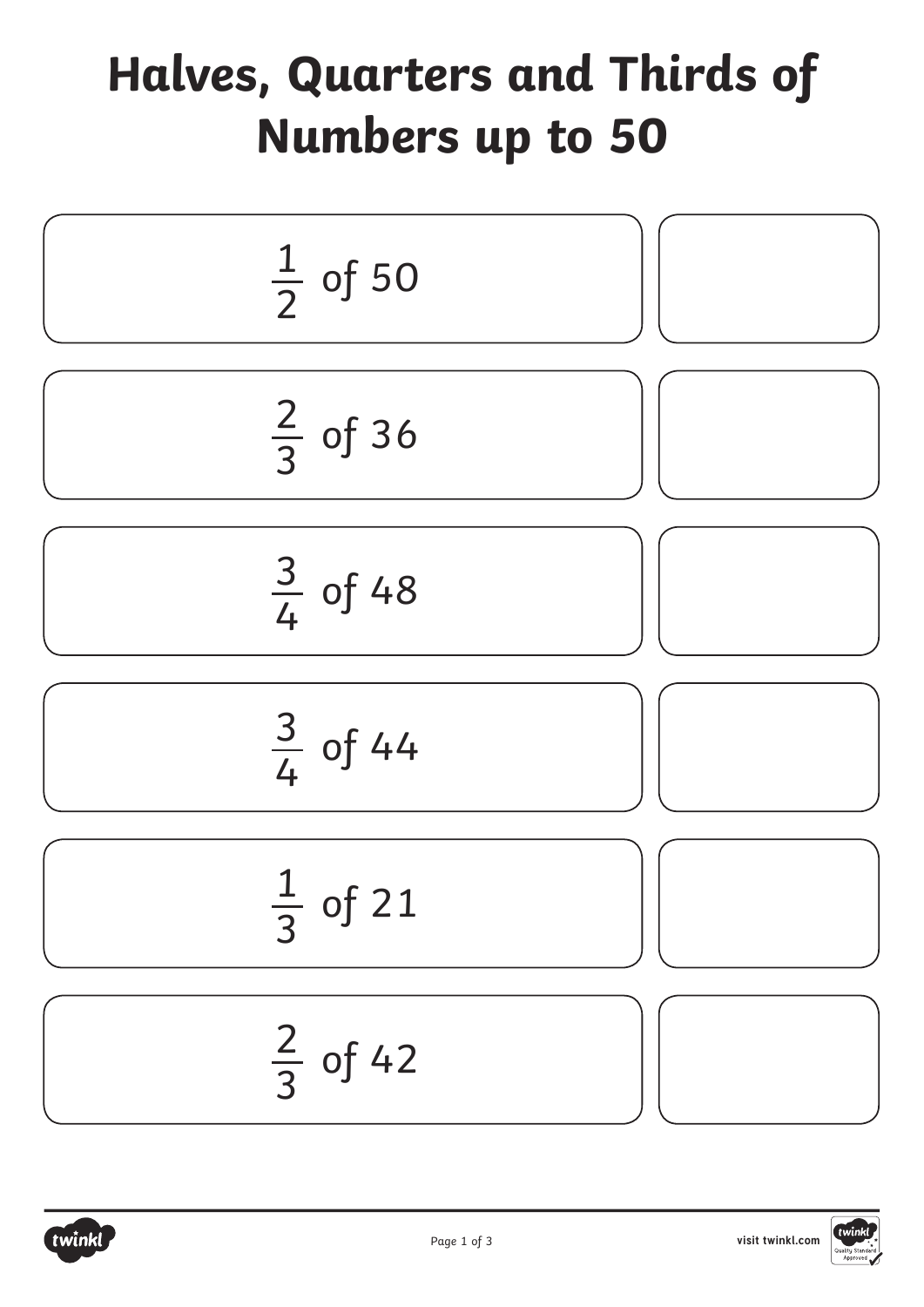

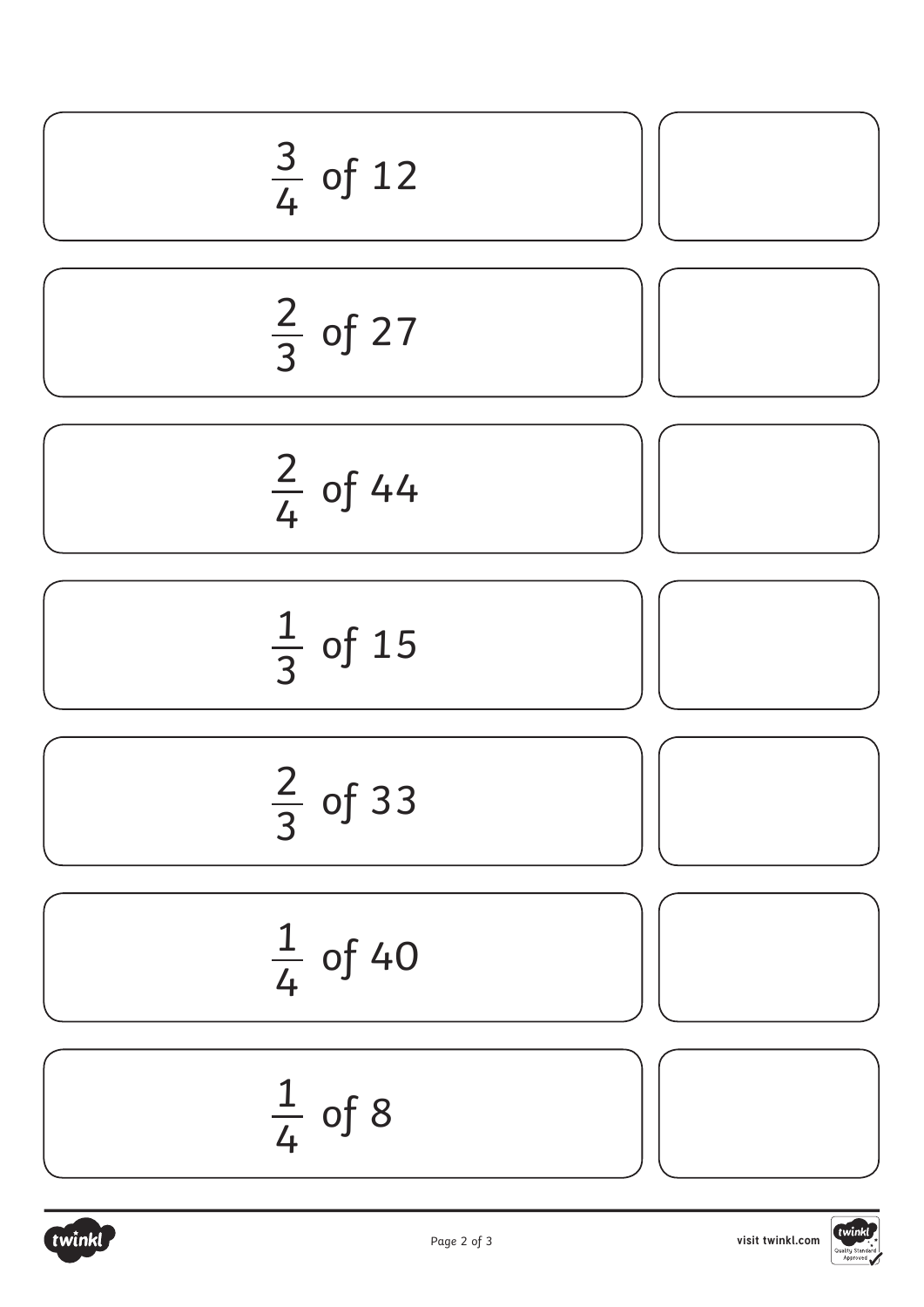

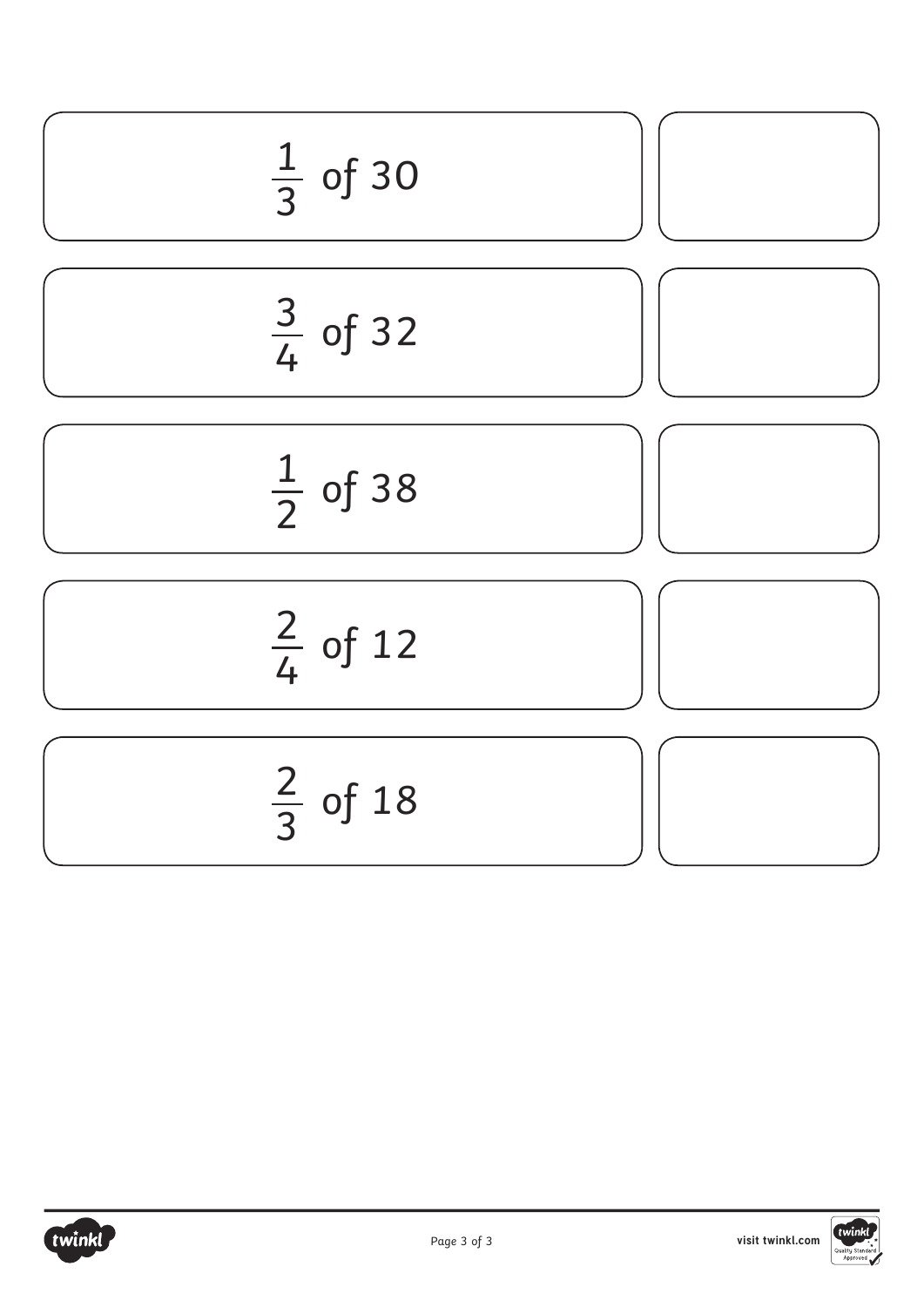## Halves, Quarters and Thirds of Numbers up to 50 **Answers**



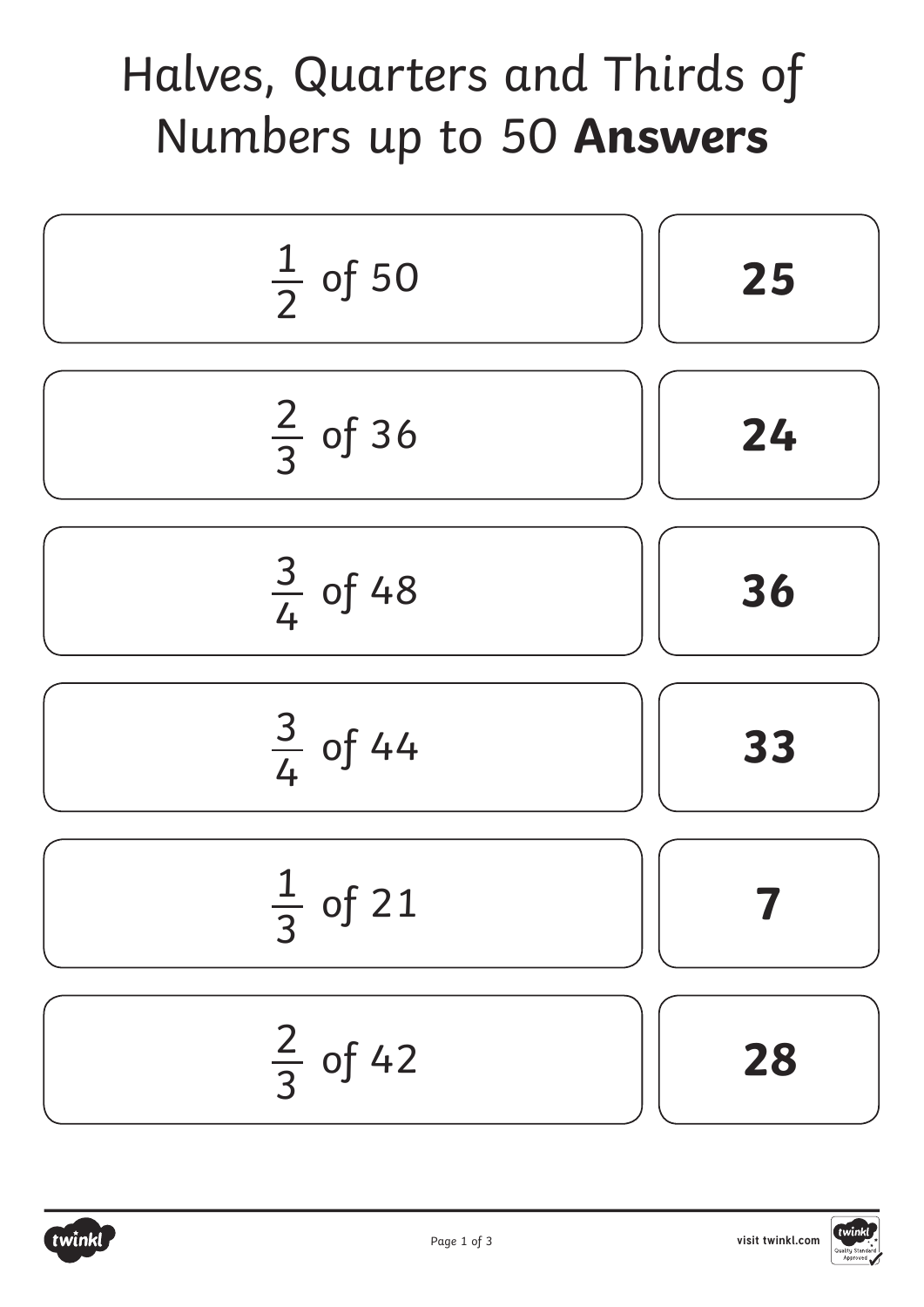